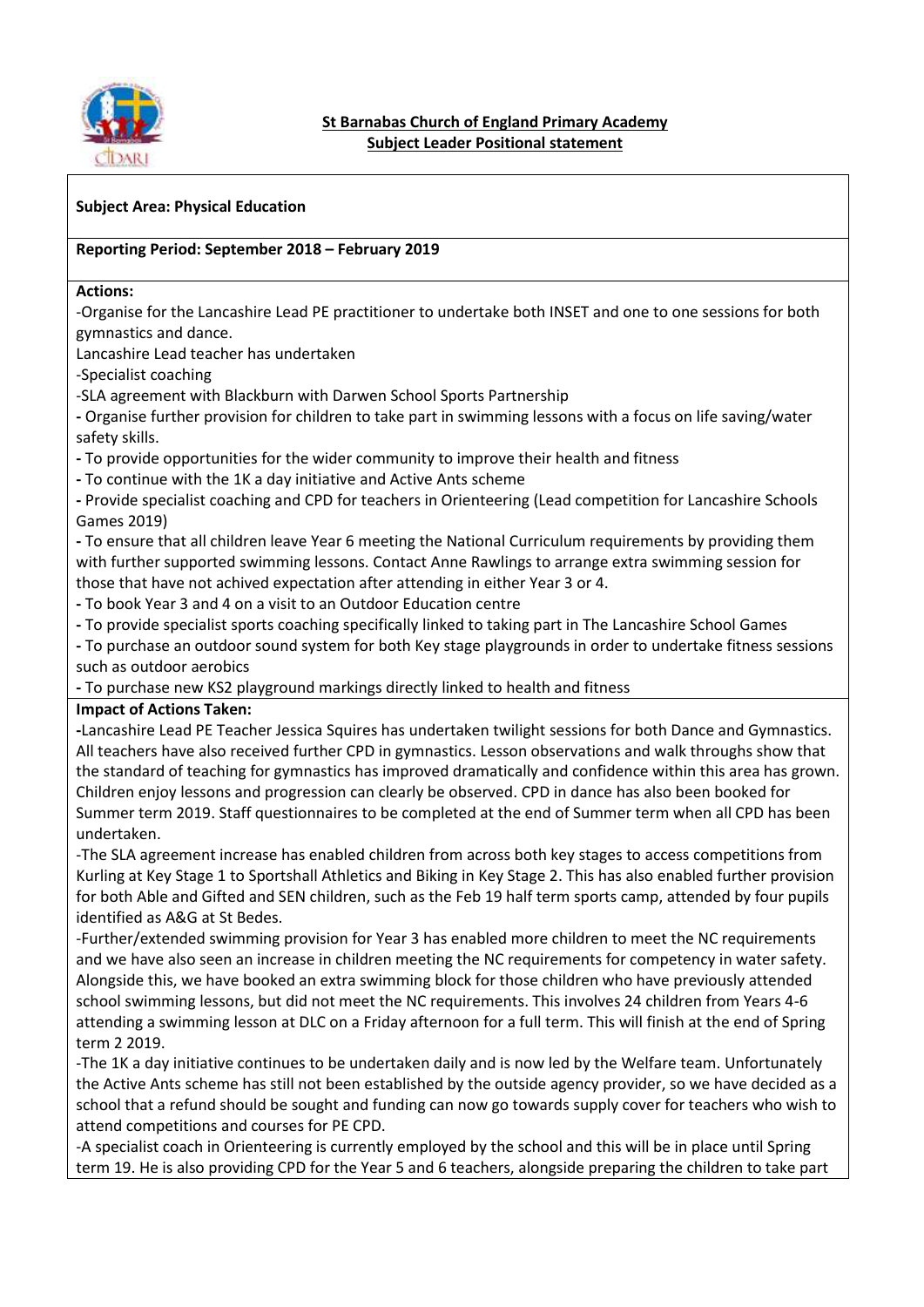in the School Games Competition in March 2019.

-Year 5 will attended a PGL visit in June 2019.The children will benefit hugely with increased self-esteem, confidence and develop independence with being away from home. Team building and problem solving encourage different friendship groups and overall these are highly valued and professionally led residential visits.

The Year 5 residential has been paid for by parents/carers.

-Years 3 and 4 will attend a day visit to Rock and River Outdoor Education centre in Summer Term 2019 and the cost of this will be met by Sports Premium Funding.

-Sports Leaders have taken an active role in developing the provision for school sport and both inter and intra school competitions. So far, the Sports Leaders have helped organise and manage a Sportshall Athletics competition for Sig 5 group schools, specifically for Able and Gifted children and a House academies event across both key stages. Children take more responsibility and lead on listed responsibilities. In undertaking these further responsibilities this has alleviated some of the pressure on the PE curriculum leader and the office admin staff. EG meets with the Sports Leaders every Wednesday lunchtime to discuss future events and initiatives etc.

-Daily Playground leaders undertake activities on the Infant yard. Extra equipment was purchased to support the PAL's program and HB acts as Welfare supervisor. A good quality resource is now available to all children and a timetable is followed successfully.

-Playground markings have been purchased for the KS2 playground and these are in the form of a health and fitness trail. Further provision for football nets and netball court markings are to follow in Summer term 2019. -We are currently looking at a range of quotes from locally based companies, who can provide us with an outdoor sound system and this will be put in place by summer 2019.

-Children have been able to access an extensive range of clubs at lunchtime and after school. The PE Leader, CT's and specialist coaches have enabled children of all abilities to access extra- curricular sport and physical activity.

Clubs and training sessions that have been undertaken linked to the School Games Initiative and Competitions:

## **Cross Country Event 1 @ St Pauls, Hoddlesden**

• Placing in events

## **High 5's Netball**

• BRIC Indoor Central League – runners up

## **Sports Hall Athletics**

- Year 5 & 6 Second place.
- Years 3 & 4 Overall winners

# **Tri-Golf**

 Years 3 & 4 – Professional coach booked for weekly after school club in Spring Term 2 2019. Competition to follow in May 2018.

## **Orienteering**

 Years 5 & 6 – Professional coach currently undertaking weekly class based sessions in both year groups. School Games competition entered for March 19.

## **Netball**

DPSSA Overall Winners (out of 13 schools)

## **Biking**

• BwD Schools Competition – to attend March 19

# **KS1 Kurling**

 $\bullet$  Attended in November 2018 and gained 3<sup>rd</sup> place position

# **Key Step Gymnastics Step 2**

Year 3 and 4 squad attended in February 2019 with results to follow

Children have been able to familiarise themselves with the event environment, practice and build confidence. Training in Whitehall park and around Jacks Key has built stamina for cross country events.